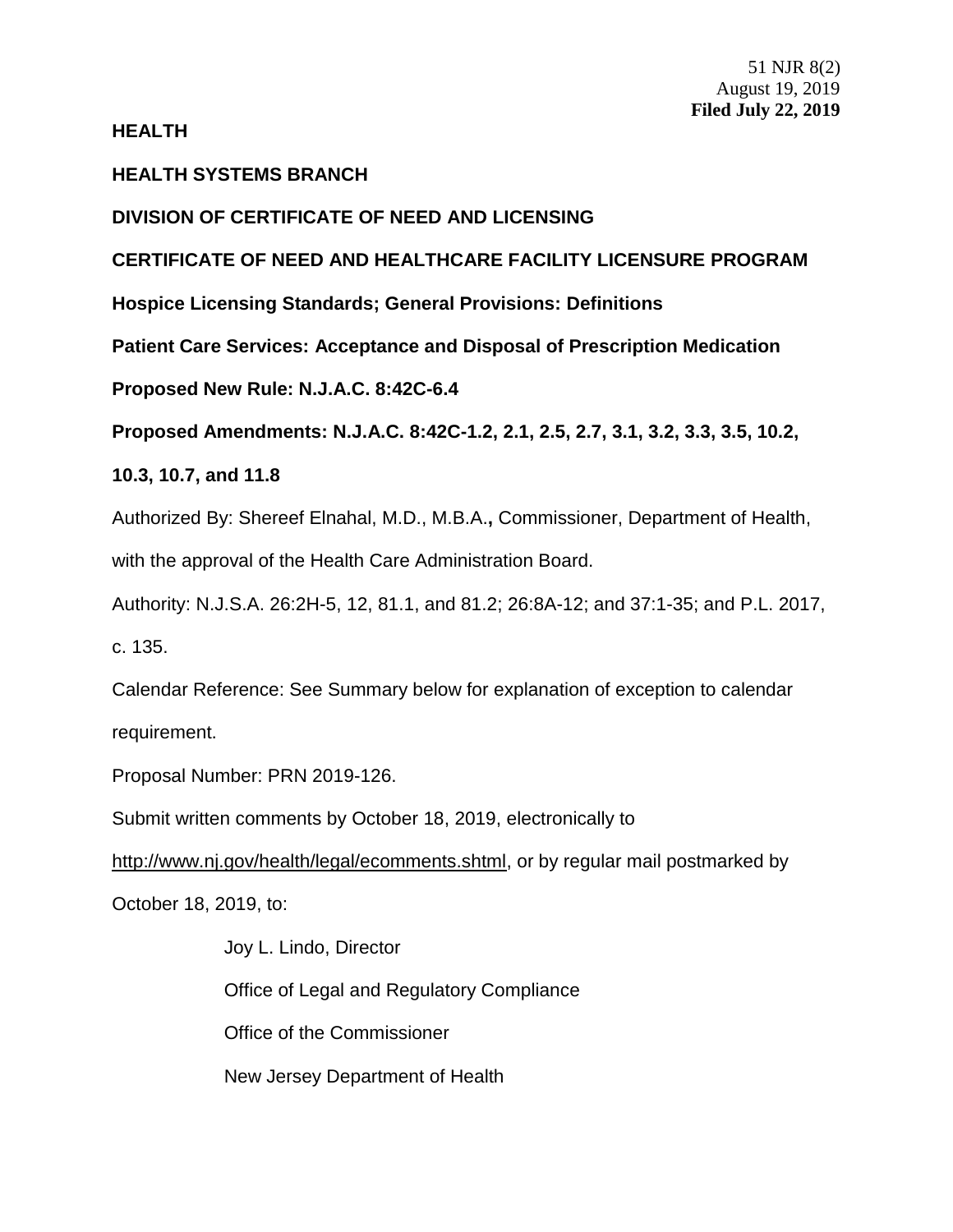PO Box 360

Trenton, NJ 08625-0360

The agency proposal follows:

## **Summary**

On July 21, 2017, Governor Christie approved P.L. 2017, c. 135, which is codified in part at N.J.S.A. 26:2H-81.1 and 81.2 (Act) and took effect February 1, 2018. The Act authorizes hospices to choose to accept prescription medication for disposal from hospice care patients who cease to either use medication or receive services from a hospice. N.J.S.A. 26:2H-81.1.b. The Act requires hospices that elect to accept surrendered medication to establish a written policy for the acceptance and disposal thereof and submit a written request for the surrender of unused medication to a hospice care patient or a hospice care patient's health care representative. *Ibid.* The Act states that only a nurse can accept surrendered medication and that a hospice must dispose of surrendered medication at the site where the hospice provided services to the hospice care patient whose medication is surrendered. *Ibid.* The Act directs the Commissioner of the Department of Health (Department) to promulgate implementing rules. N.J.S.A. 26:2H-81.2. In accordance with this mandate, the Department proposes to amend existing N.J.A.C. 8:42C-1.2 and add new N.J.A.C. 8:42C-6.4 to implement the Act.

The Department proposes to amend existing N.J.A.C. 8:42C-1.2 to make technical changes to codify the existing text as subsection (a), to conform the text to New Jersey Administrative Code style conventions, and to correct grammar. The Department proposes to add new subsection (b), which would define, only with respect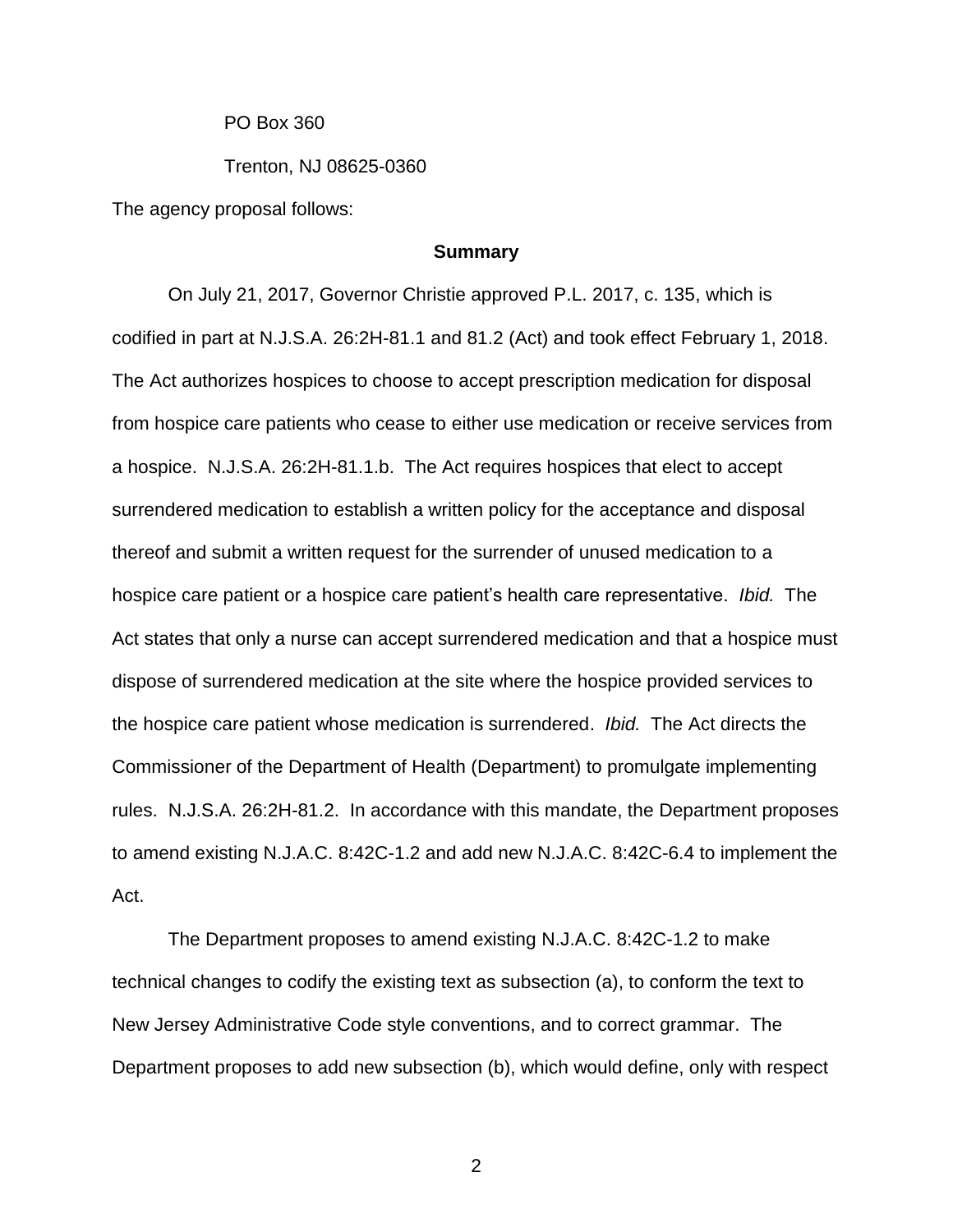to proposed new N.J.A.C. 8:42C-6.4, the terms, "family member," "health care representative," "hospice care patient," and "third-party caregiver." The proposed definitions would be consistent with the definitions of these terms that N.J.S.A. 26:2H-81.1 establishes; however, the proposed definitions would differ from the statutory definitions of these terms to correct punctuation and to conform the rule text and syntax to New Jersey Administrative Code style conventions.

In addition, in the proposed definition of the term "family member," the Department proposes to supplement the statute's definition of this term by adding references to civil union partners and domestic partners, to reflect the health care decision-making and other rights of these persons with respect to their partners under the Domestic Partnership Act, N.J.S.A. 26:8A-1 et seq., and the civil union statute, N.J.S.A. 37:1-28 et seq.

Proposed new N.J.A.C. 8:42C-6.4 would establish standards to which hospices that elect to accept and dispose of surrendered prescription medications must adhere. Subsection (a) would authorize hospices to elect to accept the unused prescription medication of its hospice care patients for disposal and the circumstances under which this can occur. Subsection (b) would require hospices that elect to accept unused prescription medications for disposal to establish written policies by which they will accept and dispose of surrendered prescription medication and would identify minimum topics that hospices' policies are to address. Subsection (c) would establish the minimum content of a form of written request for surrender of unused prescription medication. Subsection (d) would prohibit a hospice from accepting unused prescription medication for disposal absent the issuance of surrender authorization by a hospice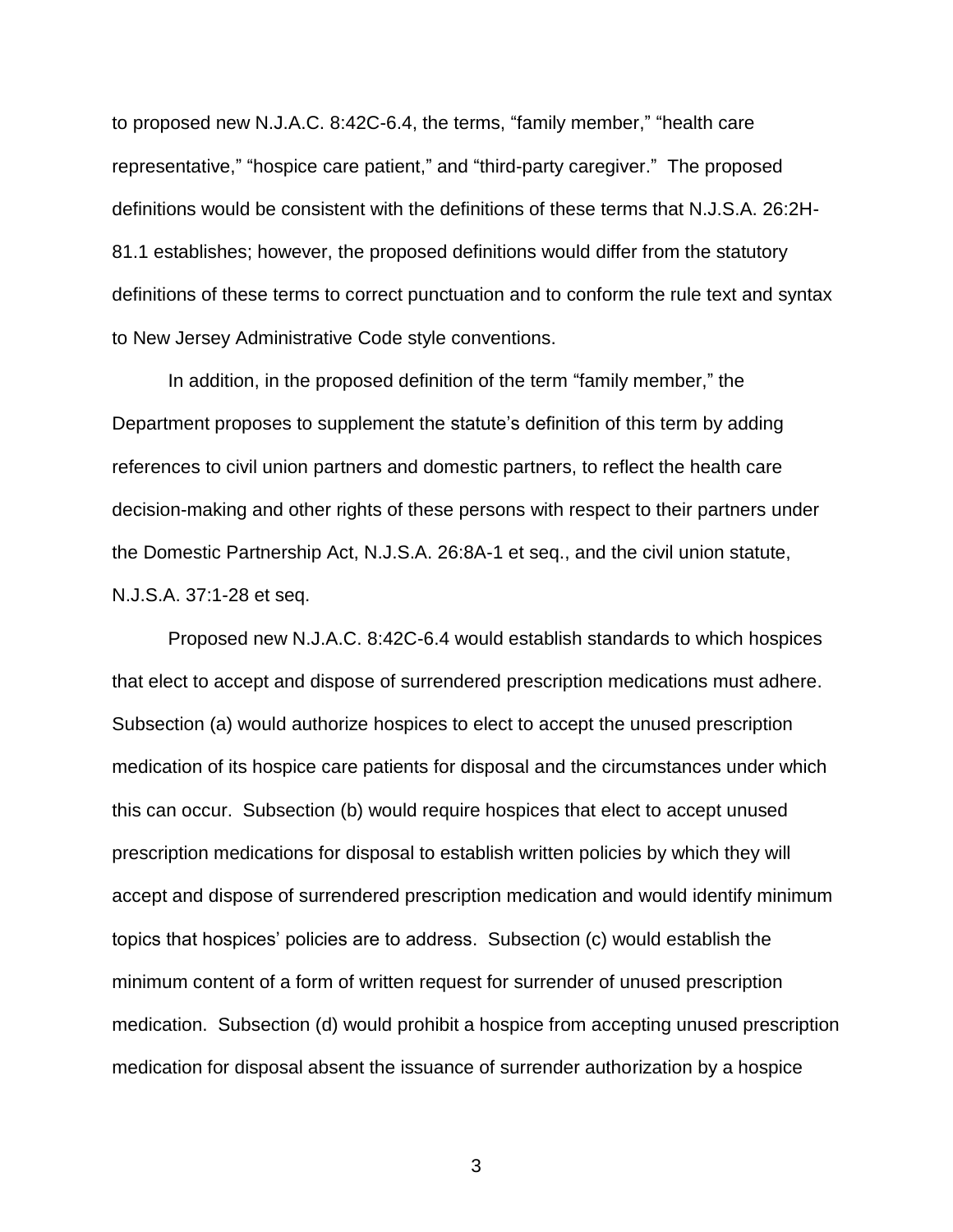care patient, a health care representative of a hospice care patient, or, if a hospice care patient is unable to issue authorization and does not have a health care representative, a third-party caregiver. Subsection (e) would prohibit hospices from accepting prescription medications except by a nurse who is in the hospice's employ and would establish the disposal procedure. Subsection (f) would establish minimum procedures for presentation of a request for surrender. Subsection (g) would establish the minimum procedure to which a designated hospice representative is to adhere upon the declination of a request to surrender. Subsection (h) would establish the minimum procedure to which a nurse is to adhere upon the approval of a request to surrender. Subsection (i) would identify the publication of the New Jersey Department of Environmental Protection, Division of Solid and Hazardous Waste, entitled, "Guidelines for Proper Disposal of Household Medication" (DEP guidelines), that designated hospice representatives are to present to persons declining to surrender the unused prescription medication of hospice care patients, and to which nurses are to adhere in disposing of surrendered prescription medication. The publication is a pamphlet that gives instructions for proper disposal of prescription and over-the-counter medication in trash, to ensure environmentally appropriate disposal.

The Department is proposing technical corrections throughout the chapter to reflect the accurate or updated names of government agencies and to correct grammar and a cross-reference.

As the Department has provided a 60-day comment period for this notice of proposal, this notice is excepted from the rulemaking calendar requirements at N.J.A.C. 1:30-3.3(a)5.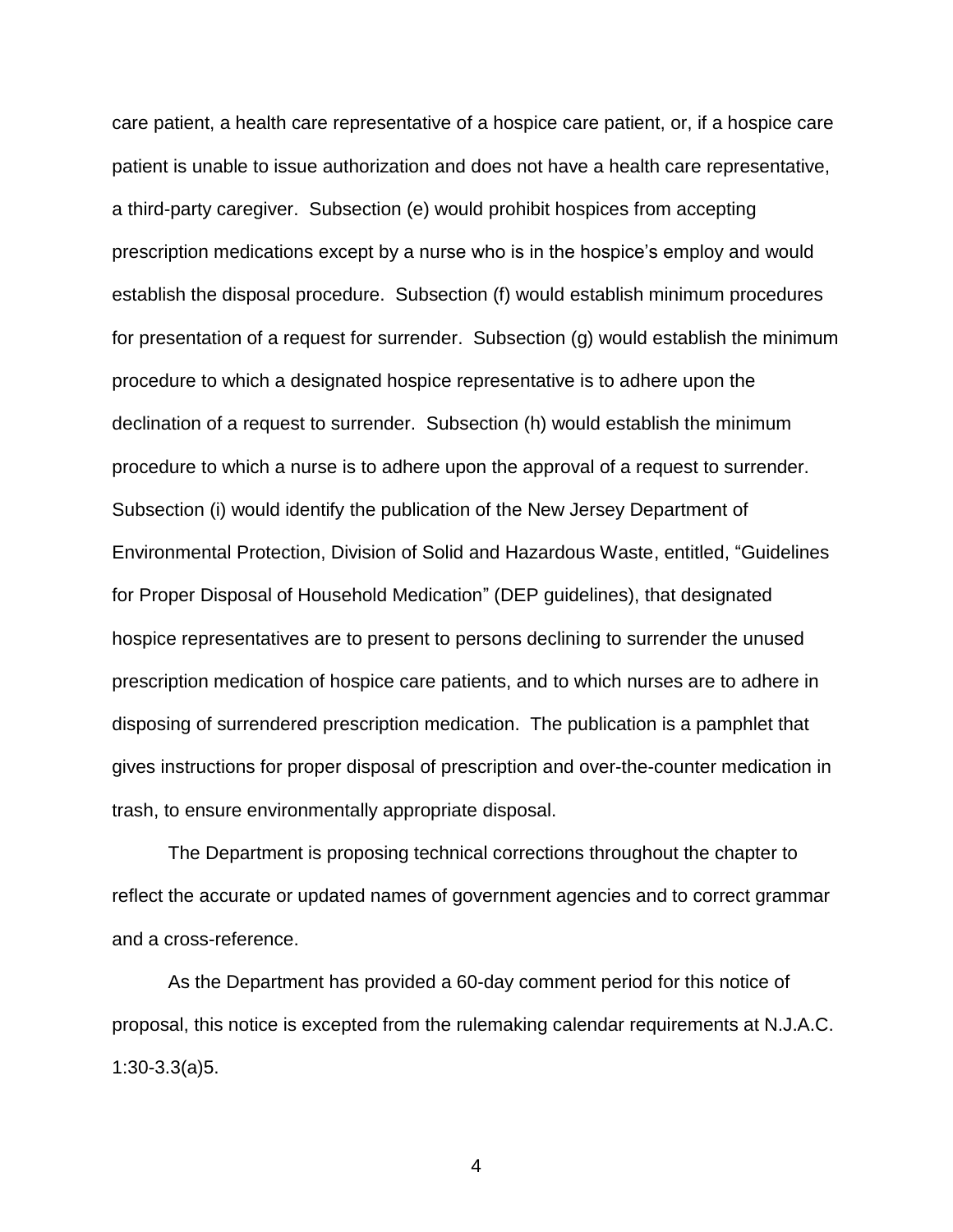#### **Social Impact**

The proposed substantive amendments at N.J.A.C. 8:42C-1.2 and proposed new N.J.A.C. 8:42C-6.4 would have a positive social impact on the State by facilitating the proper disposal of unused prescription medication, thereby preventing misappropriation thereof and negative environmental impacts associated with improper disposal methods. As the DEP guidelines state, "[over-the-counter] and prescription medications should not be disposed down the drain because wastewater treatment facilities are not designed to remove pharmaceutical compounds and they may end up in … local waterways, and … eventually be found in drinking water. Properly disposing of unwanted and expired prescriptions and over-the-counter medications in the trash promotes a healthy aquatic environment and prevents accidental poisoning and intentional abuse."

#### **Economic Impact**

The proposed substantive amendments at N.J.A.C. 8:42C-1.2 and proposed new N.J.A.C. 8:42C-6.4 would not impose direct costs on the State, other than by the establishment of an added licensing standard that the licensed health care facility survey program of the Department would have to enforce. The Department would subsume the cost of enforcement of this standard within its existing survey budget and operations. Therefore, the taxpaying public would realize a negligible direct economic impact resulting from the proposed amendments and new rule.

It is possible that the supervised oversight of prescription medication disposal, which the proposed amendments and new rule would facilitate, would have an indirect beneficial economic impact on the people of New Jersey by helping to avoid costs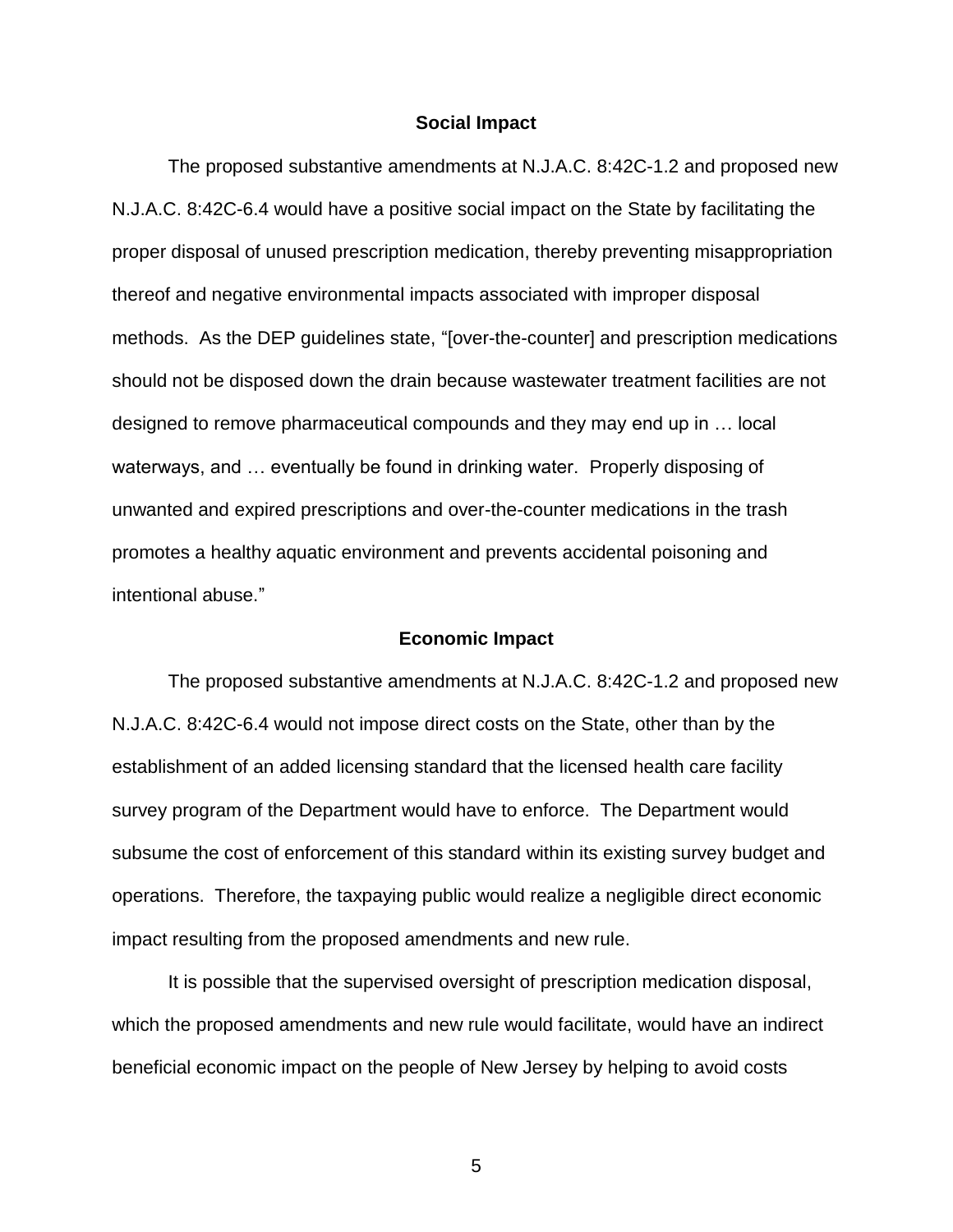associated with remediation of contaminated natural resources such as waterways and wildlife, provision of therapeutic assistance to persons whose health is impaired by exposure to contaminated natural resources, and response to the health care needs of persons negatively affected by direct consumption of unsurrendered prescription medication by accidental ingestion or diversion associated with substance use disorder.

The proposed amendments and new rule would have no economic impact on hospice care patients or their health care representatives.

The proposed amendments and new rule would have no economic impact on hospices that do not elect to accept surrendered unused prescription medication for disposal. The proposed amendments and new rule would have an economic impact on hospices that elect to accept surrendered unused prescription medication for disposal, in that they would incur administrative, training, personnel, and recordkeeping costs to comply with the requirements that the Summary above describes, and may incur costs to comply with applicable local, State, or Federal requirements associated with medication disposal. The Department anticipates that hospices would subsume these costs within their existing administrative, training, personnel, recordkeeping, and waste disposal overhead costs. As described in the Summary above, hospices that elect to accept for disposal their patients' surrendered prescription medication would need to maintain the employment of a nurse to accept and dispose of the surrendered medication and to annotate required information. The Department anticipates that hospices would use their existing nursing staff to perform these tasks and would not need to employ additional nursing staff for this purpose.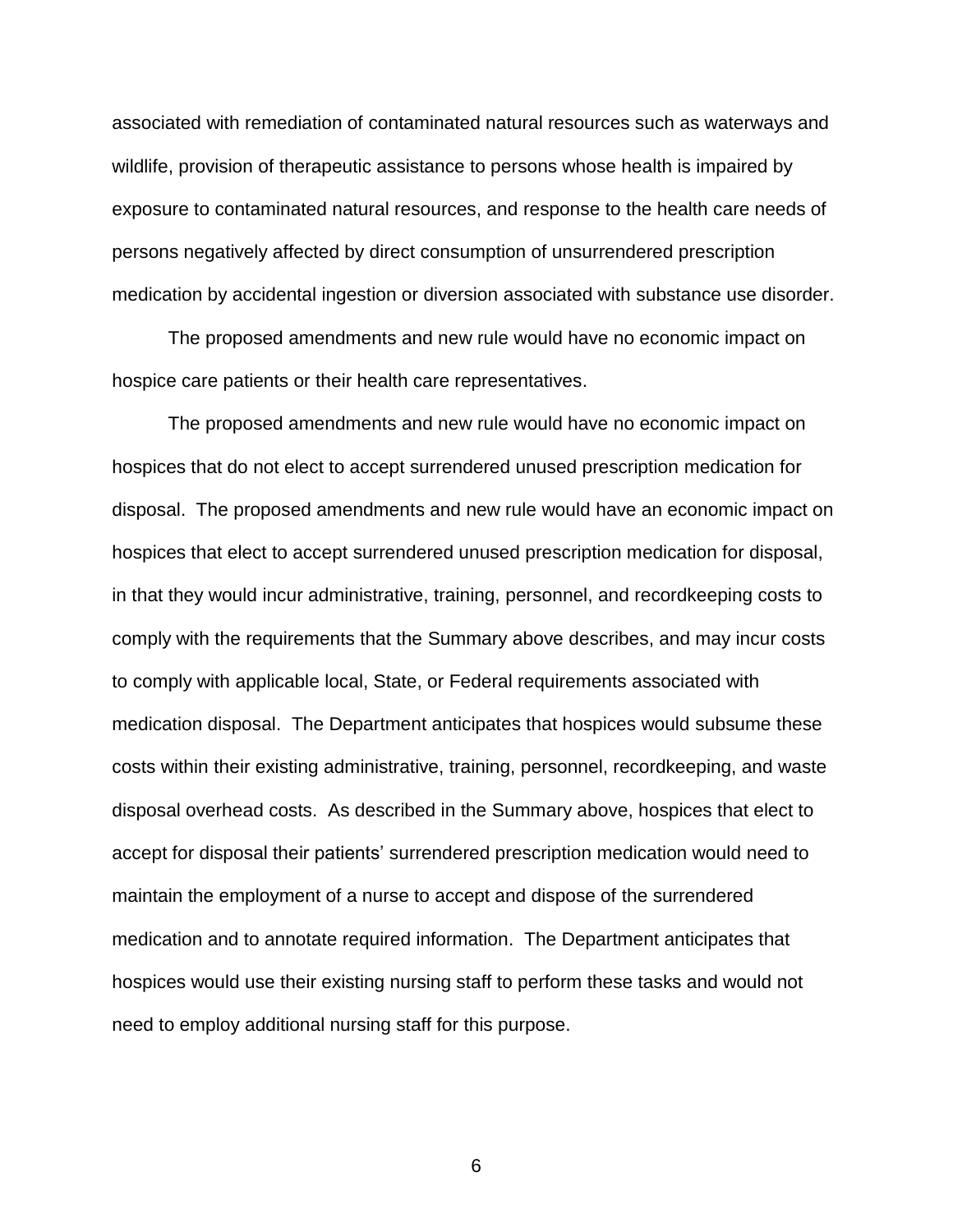## **Federal Standards Statement**

The Department proposes the amendments and new rule under the authority of N.J.S.A. 26:2H-81.2, 26:8A-12, and 37:1-35, and not to implement, comply with, or participate in, any program established under Federal law or a State law that incorporates or refers to any Federal law, standard, or requirement. Therefore, a Federal standards analysis is not required.

#### **Jobs Impact**

The Department does not expect that the proposed amendments and new rule would result in the generation or loss of jobs in the State.

## **Agriculture Industry Impact**

The proposed substantive amendments at N.J.A.C. 8:42C-1.2 and new N.J.A.C. 8:42C-6.4 might discourage or prevent improper disposal of medication that otherwise could reach and contaminate groundwater and other State water resources used for hydration of crops and farm animals, thereby avoiding adverse effects to consumers of those contaminated crops and animals, and to the animals themselves from the ingestion of contaminated water. Except as thus described, the Department does not anticipate that the proposed amendments and new rule would have an impact on the agriculture industry of the State.

#### **Regulatory Flexibility Analysis**

The proposed substantive amendments at N.J.A.C. 8:42C-1.2 and new N.J.A.C. 8:42C-6.4 would impose reporting, recordkeeping, and compliance requirements, which the Summary above describes, on hospices that elect to accept unused medication for disposal. Most, if not all, of the approximately 61 licensed hospices in the State are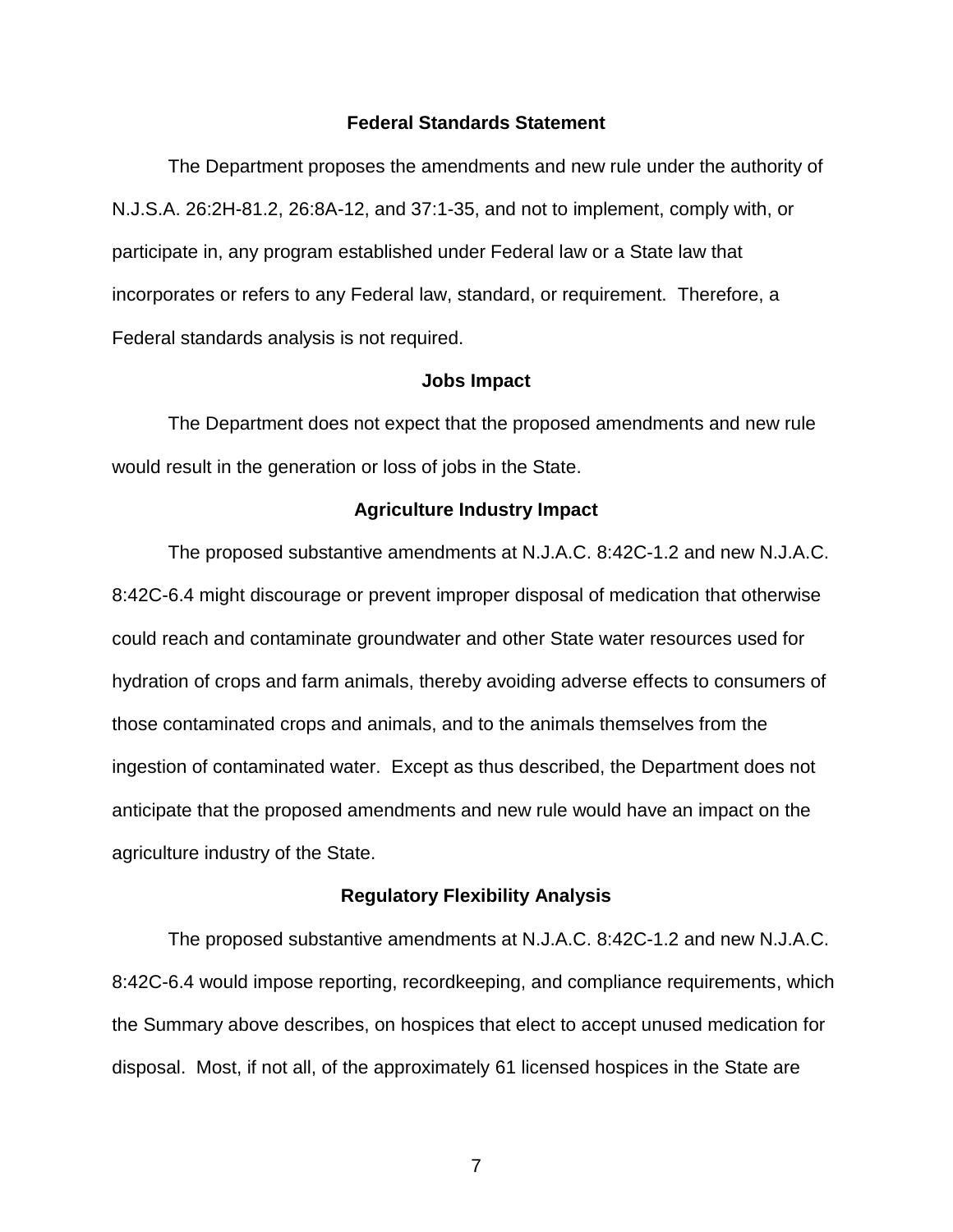small businesses, as the Regulatory Flexibility Act, N.J.S.A. 52:14B-16 et seq., defines that term. The Economic Impact above describes these costs.

Consistent with the Act, the proposed amendments and new rule would not require hospices to participate in the acceptance of surrendered unused medication for disposal. The Act requires, and the proposed new rule would require, a hospice that elects to participate in the acceptance and disposal of its patients' unused medication to implement the acceptance and disposal thereof through a nurse who is in the hospice's employ. However, as the Economic Impact above describes, the proposed amendments and new rule would require hospices that elect to participate in acceptance and disposal of their patients' unused medication to neither employ especially an additional nurse for this purpose nor retain the services of professionals, such as direct care and administrative staff, in addition to those they already employ as part of routine hospice operations, to comply.

The Department does not propose lesser or differing standards based on business size, because the Act allows hospices to elect not to participate in the acceptance and disposal of their patients' unused medication. With respect to hospices that elect to participate, the Department has determined that the proposed amendments and new rule would establish the minimum standards necessary to implement the Act and maintain accountability for, protect the environment from improper disposal of, and avoid accidental ingestion and intentional diversion of, surrendered medications.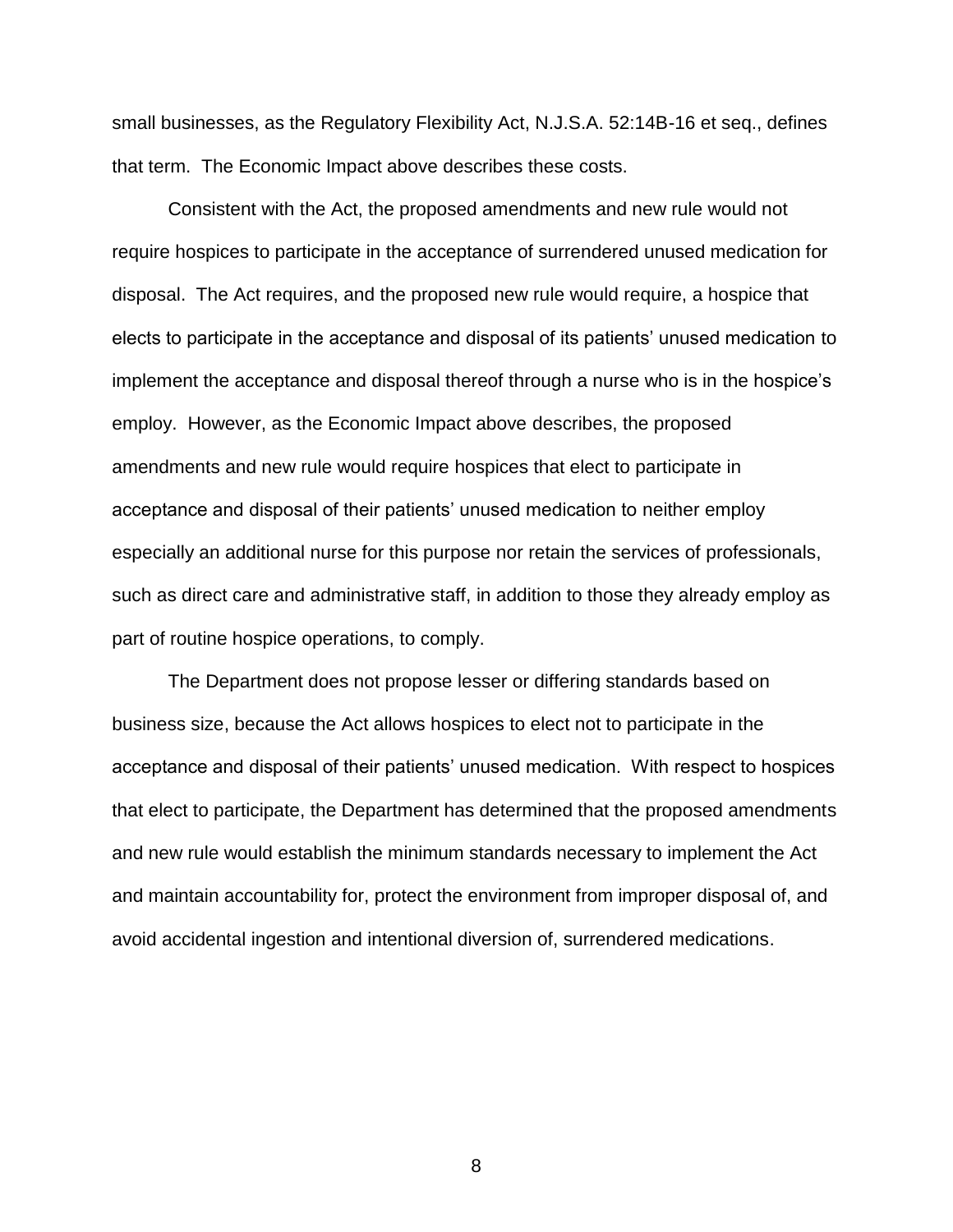#### **Housing Affordability Impact Analysis**

The proposed substantive amendments at N.J.A.C. 8:42C-1.2 and new N.J.A.C. 8:42C-6.4 would have an insignificant impact on the affordability of housing in New Jersey and there is an extreme unlikelihood that they would evoke a change in the average costs associated with housing because the proposed amendments and new rules would establish an elective process for hospices to accept and dispose of surrendered unused prescription medication and would have no bearing on housing costs.

#### **Smart Growth Development Impact Analysis**

The proposed substantive amendments at N.J.A.C. 8:42C-1.2 and new N.J.A.C. 8:42C-6.4 would have an insignificant impact on smart growth and there is an extreme unlikelihood that they would evoke a change in housing production in Planning Areas 1 or 2, or within designated centers, under the State Development and Redevelopment Plan in New Jersey because the proposed amendments and new rule would establish an elective process for hospices to accept and dispose of surrendered unused prescription medication and would have no bearing on smart growth or housing production.

#### **Racial and Ethnic Community Criminal Justice and Public Safety Impact**

The Department has evaluated this rulemaking and determined that it will not have an impact on pretrial detention, sentencing, probation, or parole policies concerning adults and juveniles in the State. Accordingly, no further analysis is required.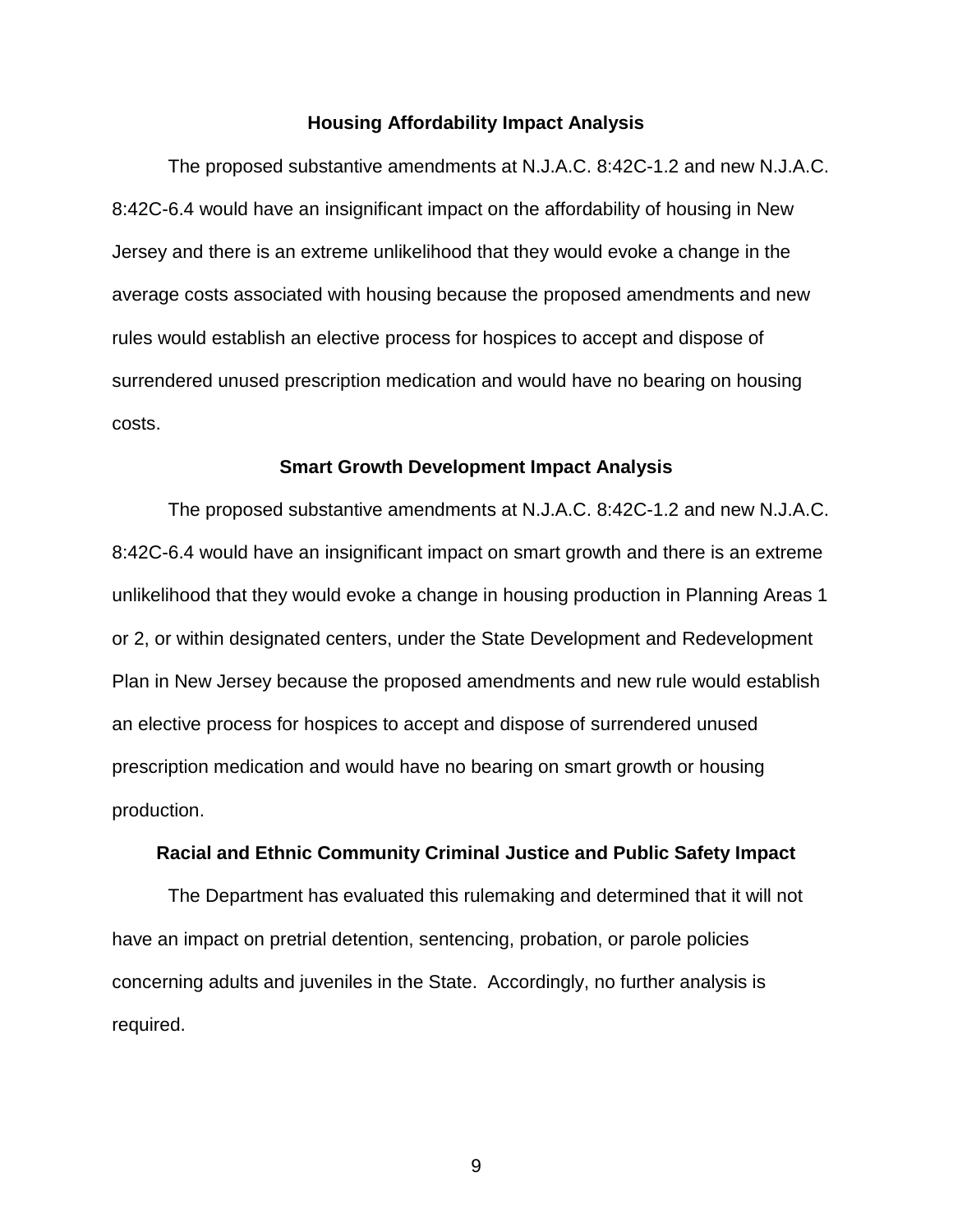**Full text** of the proposal follows (additions indicated in boldface **thus**; deletions indicated in brackets [thus]):

# SUBCHAPTER 1. GENERAL PROVISIONS

# 8:42C-1.2 Definitions

**(a)** The following words and terms, as used in this chapter, **and subject to (b) below,** 

shall have the following meanings, unless the context clearly indicates otherwise: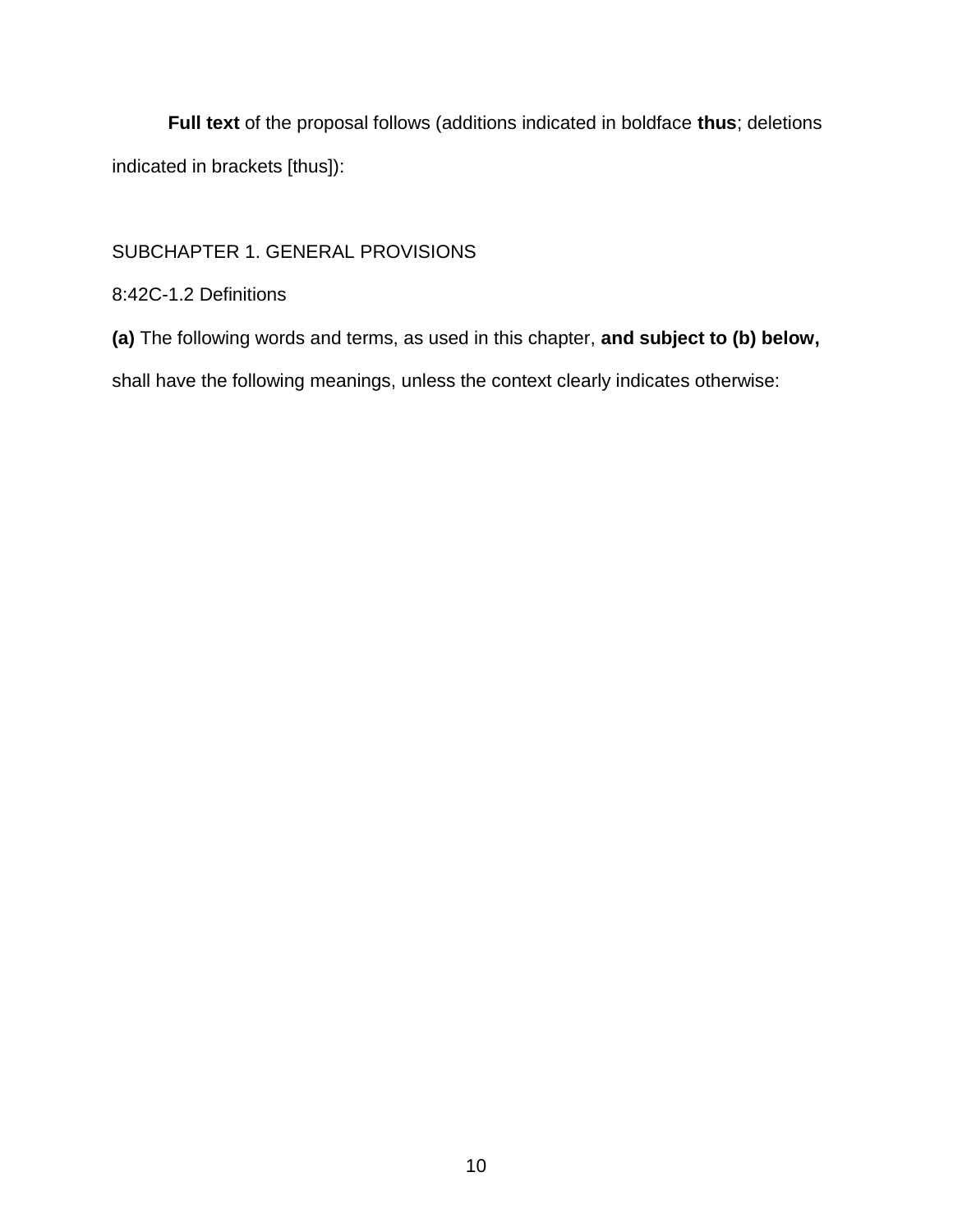"Advanced [Practice Nurse] **practice nurse**" or "APN" means an individual who is certified as an advanced practice nurse by the New Jersey Board of Nursing as established at N.J.S.A. 45:11-23.

…

**"Certificate of Need and Healthcare Facility Licensure Program" means the health care facility licensing unit within the Division of Certificate of Need and Licensing of the Health Systems Branch of the Department, for which the contact information is Certificate of Need and Healthcare Facility Licensure Program, Division of Certificate of Need and Licensing, NJ Department of Health, PO Box 358, Trenton, NJ 08625-0358, telephone: (609) 292-5960.**

…

["Office of Certificate of Need and Healthcare Facility Licensure" means the health care facility licensing unit within the Division of Certificate of Need and Licensing of the Health Systems Branch of the Department for which the contact information is:

1.Mailing address: Office of Certificate of Need and Healthcare Facility Licensure, Division of Certificate of Need and Licensing, Health Systems Branch, Department of Health, PO Box 358, Trenton, NJ 08625-0358; and

2.Telephone number: (609) 292-5960.]

…

"Volunteer" means a person trained by **a** hospice who serves a hospice program without monetary compensation.

**(b) The following words and terms, as used in N.J.A.C. 8:42C-6.4, shall have the following meanings:**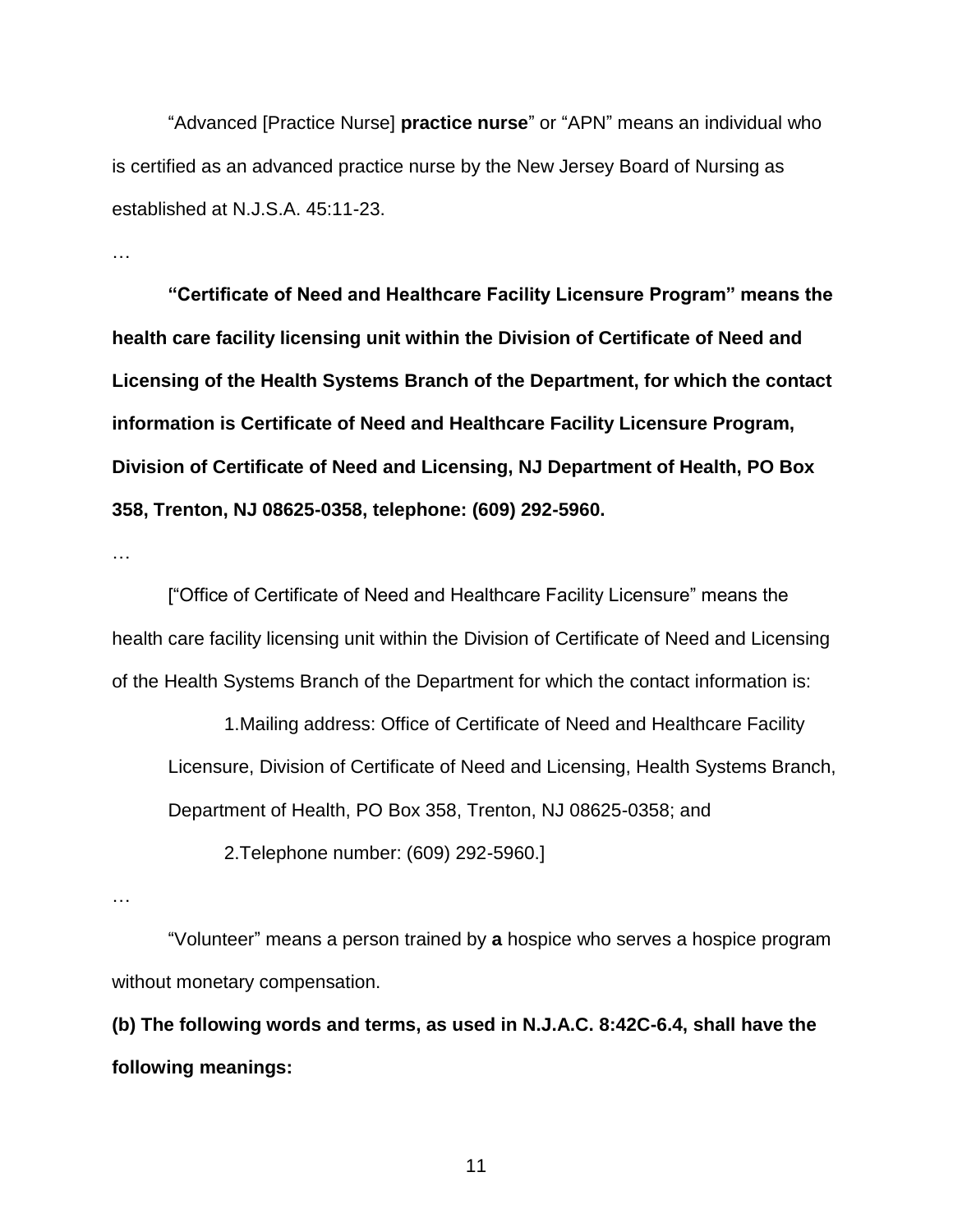**"Family member" means a hospice care patient's spouse, civil union partner, domestic partner, parent, adult sibling, adult child, or adult grandchild.**

**"Health care representative" means a person, including a patient's family member, who is authorized to make health care decisions on behalf of a hospice care patient.**

**"Hospice care patient" means a person receiving hospice care services in a private home or an assisted living facility through a licensed hospice care program.**

**"Third-party caregiver" means a person who:**

**1. Is 18 years of age or older;**

**2. Provides care or assistance to a hospice care patient;**

**3. Is not the health care representative or family member of the hospice care patient; and**

**4. Is not an employee of the hospice care program that is providing hospice care services to the hospice care patient.**

# SUBCHAPTER 2. LICENSURE AND LICENSURE PROCEDURES

8:42C-2.1 Functional review applicability

(a) (No change.)

(b) Requests for a functional review shall be in writing, specifying the type of facility

and/or service proposed, and shall be forwarded to the Director**,** [of the Office of]

Certificate of Need and Healthcare Facility Licensure **Program**.

(c) (No change.)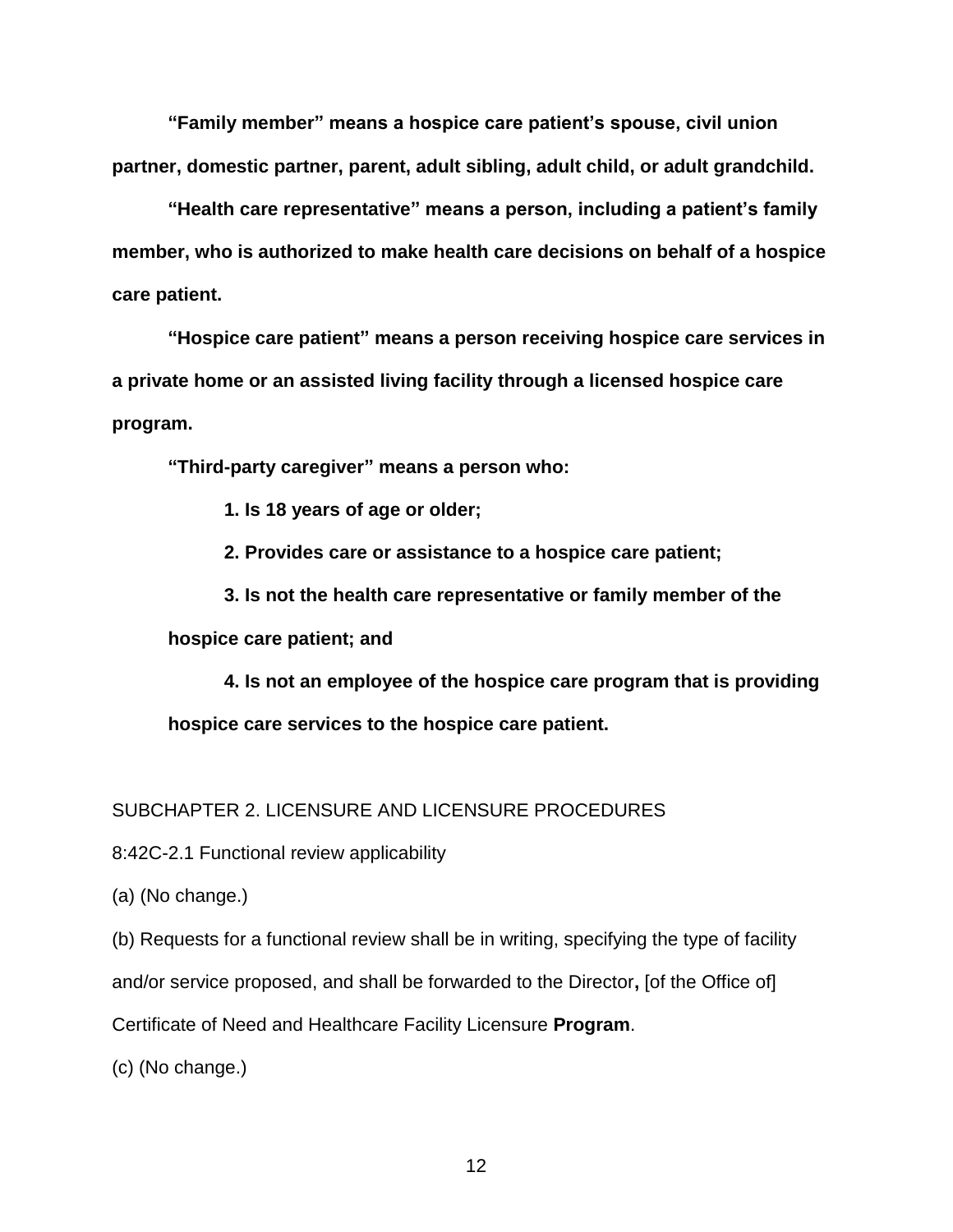## 8:42C-2.5 Licensure

(a) (No change.)

(b) At the request of the applicant, an office conference for review of the conditions for licensure and operation may take place between the [Office of] Certificate of Need and Healthcare Facility Licensure [within the Department] **Program** and the applicant, who shall be advised that the purpose of the license is to allow the Department to determine whether the applicant complies with N.J.S.A. 26:2H-1 et seq., 26:2H-79 through 80 specifically, and any relevant rules promulgated pursuant thereto, including this chapter. (c)-(n) (No change.)

8:42C-2.7 Waiver

(a) (No change.)

(b) A hospice seeking a waiver of these rules shall apply in writing to the Director**,** [of the Office of] Certificate of Need and Healthcare Facility Licensure **Program**.

(c)-(d) (No change.)

## SUBCHAPTER 3. GENERAL REQUIREMENTS

8:42C-3.1 Compliance with rules and laws

(a)-(i) (No change.)

(j) A hospice providing services at multiple locations shall operate in compliance with the [rules] **hospice provider certification standards** of the United States Department of Health and Human Service**s** [hospice provider certification specified] at 42 CFR Part 418, Subpart D, incorporated herein by reference.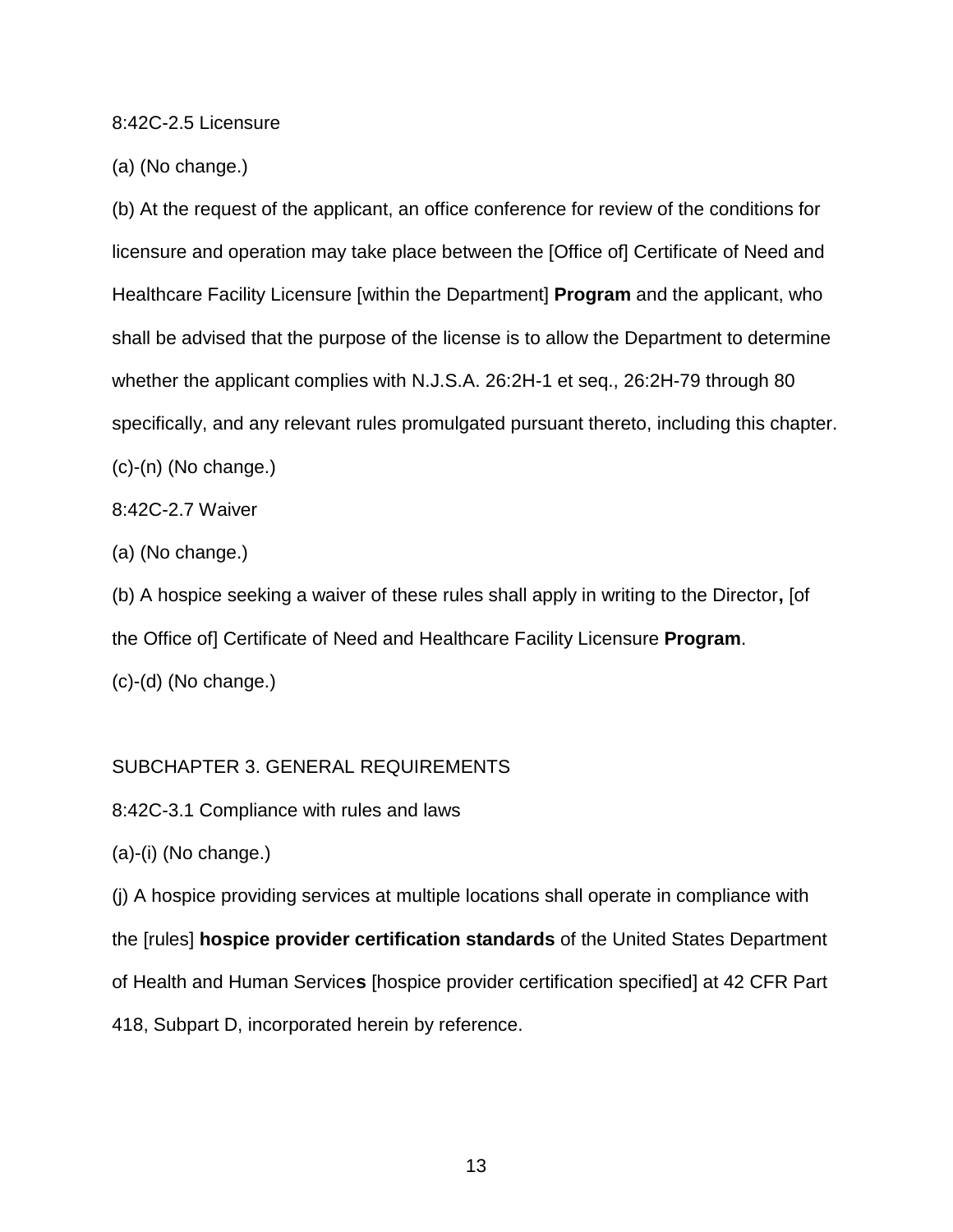## 8:42C-3.2 Ownership

(a) (No change.)

(b) Any proposed change in ownership shall be reported to the Director**,** [of the Office of] Certificate of Need and Healthcare Facility Licensure **Program,** in writing**,** at least 30 days prior to the change and in conformance with the requirements for Certificate of Need applications at N.J.A.C. 8:33-3.3.

(c)-(d) (No change.)

8:42C-3.3 Submission of documents

The hospice shall, upon request, submit any documents which are required by these rules to the [Office of] Certificate of Need and Healthcare Facility Licensure **Program**.

## 8:42C-3.5 Policy and procedure manual

(a) The hospice shall establish, implement**,** and review at least annually, a policy and procedure manual(s) for the organization and operation of the hospice.

- 1. (No change.)
- 2. The manual(s) shall include at least the following:

i.–iv. (No change.)

v. Policies and procedures for complying with applicable statutes and protocols to report child abuse and/or neglect, sexual abuse and abuse of elderly or disabled adults, specified communicable disease, rabies, poisonings and unattended or suspicious deaths including, but not limited to, the following:

(1) (No change.)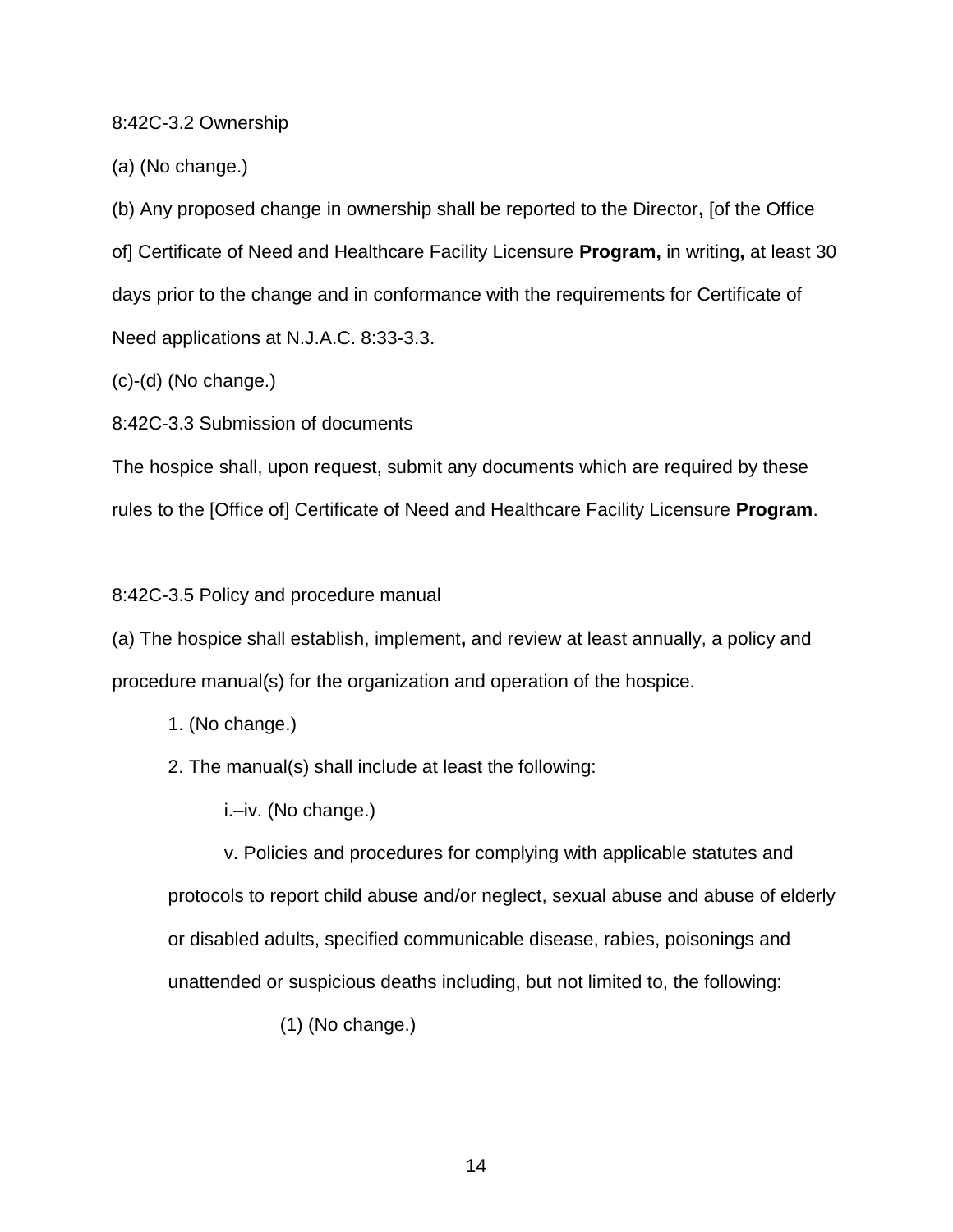(2) The designation of a staff member(s) to be responsible for coordinating the reporting of child abuse and/or neglect in compliance with N.J.S.A. 9:6-1[**,]** et seq., [recording notification of] **memorializing the issuance of such a report to** the Division of [Youth] **Child Protection** and [Family Services] **Permanency** of the Department of Children and Families [on] **in** the medical/health record, and serving as a liaison between the facility and the Division of [Youth] **Child Protection** and [Family Services] **Permanency**; and

(3) (No change.)

(b) (No change.)

# SUBCHAPTER 6. PATIENT CARE SERVICES

**8:42C-6.4 Acceptance and disposal of prescription medication**

**(a) A hospice may choose to accept for disposal a hospice care patient's unused prescription medication when the hospice care patient ceases to:**

- **1. Use the prescription medication; or**
- **2. Receive services from the hospice.**

**(b) A hospice that chooses to accept for disposal the unused prescription medication of its hospice care patients pursuant to (a) above shall establish a written policy setting forth procedures for requesting and accepting the surrender, and disposing, of unused prescription medication, which addresses:**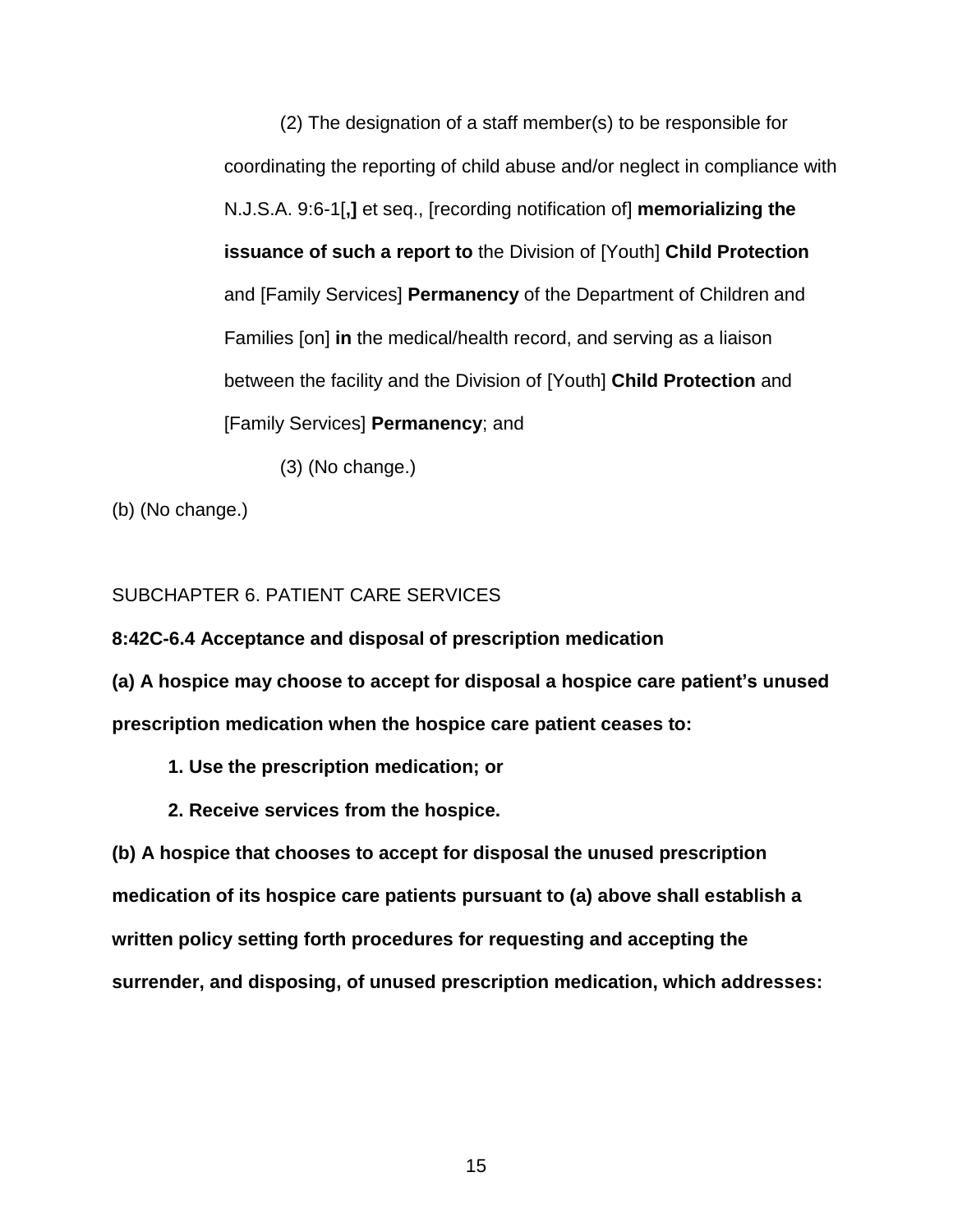**1. The hospice's establishment of a written form of request for surrender of a hospice care patient's unused prescription medication consistent with (c) below;**

**2. The hospice's designation of one or more hospice representatives (designated hospice representative);**

**3. Upon the enrollment of a hospice care patient, a designated hospice representative's obligation to provide a copy of the written policy established pursuant to this section to the hospice care patient and the health care representative of the hospice care patient and to discuss with them the attendant procedures and requirements;**

**4. The hospice's obligation to accept, and dispose of, in accordance with the publication at (i) below, prescription medication that the hospice dispenses to a hospice care patient pursuant to the hospice care patient's hospice care plan, and any other prescription medication that the hospice care patient or the health care representative of the hospice care patient chooses to surrender to the hospice;**

**5. The hospice's obligation to condition its acceptance of surrendered prescription medication for disposal on:**

**i. The hospice care patient ceasing to either use the prescription medication or receive services through the hospice;**

**ii. The hospice obtaining all certifications, authorizations, or waivers that State or Federal law may require for the acceptance and disposal of surrendered prescription medication; and**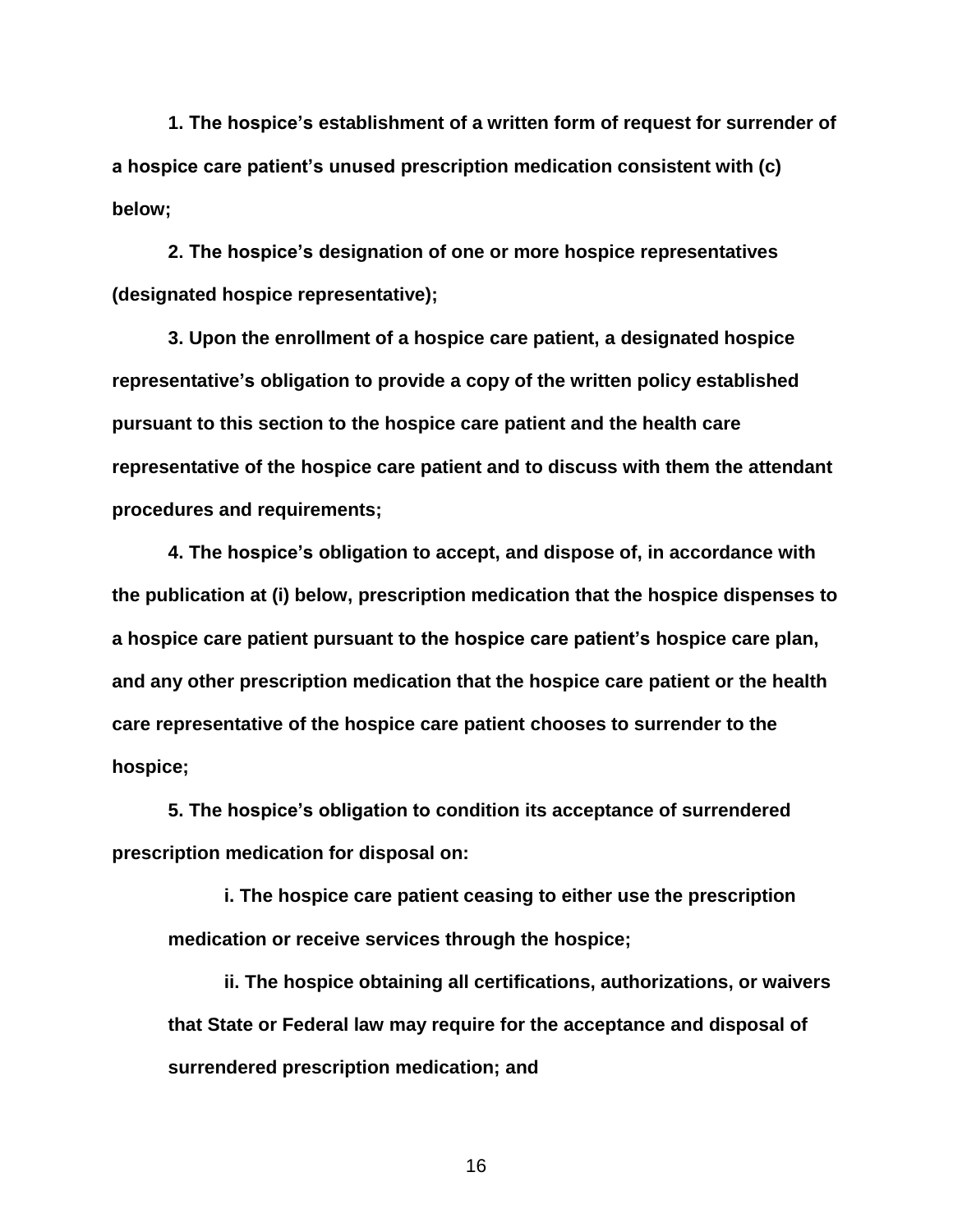**iii. The hospice exclusively accepting and disposing of surrendered prescription medication at the site of the hospice care patient's receipt of care, in accordance with the publication at (i) below, by a registered professional nurse or a licensed practical nurse (nurse) whom the hospice employs.**

**(c) A form of request for surrender shall:**

**1. Request, and offer to accept and dispose of, on behalf of the hospice:**

**i. Unused prescription medication that the hospice dispensed to a hospice care patient pursuant to the hospice care patient's hospice care plan; and**

**ii. Any other prescription medication that the hospice care patient, or the health care representative of the hospice care patient, chooses to surrender to the hospice;**

**2. Inform the person to whom the hospice submits a request for surrender that, if the person declines to surrender a hospice care patient's unused prescription medication for disposal, the hospice will provide the person a copy of the publication identified at (i) below, and the link to the webpage of Project Medicine Drop of the New Jersey Division of Consumer Affairs at [http://www.njconsumeraffairs.gov/meddrop/Pages/default.aspx;](http://www.njconsumeraffairs.gov/meddrop/Pages/default.aspx)**

**3. Provide space at which a nurse accepting surrendered prescription medication is to record:**

**i. The name and quantity of each medication surrendered;**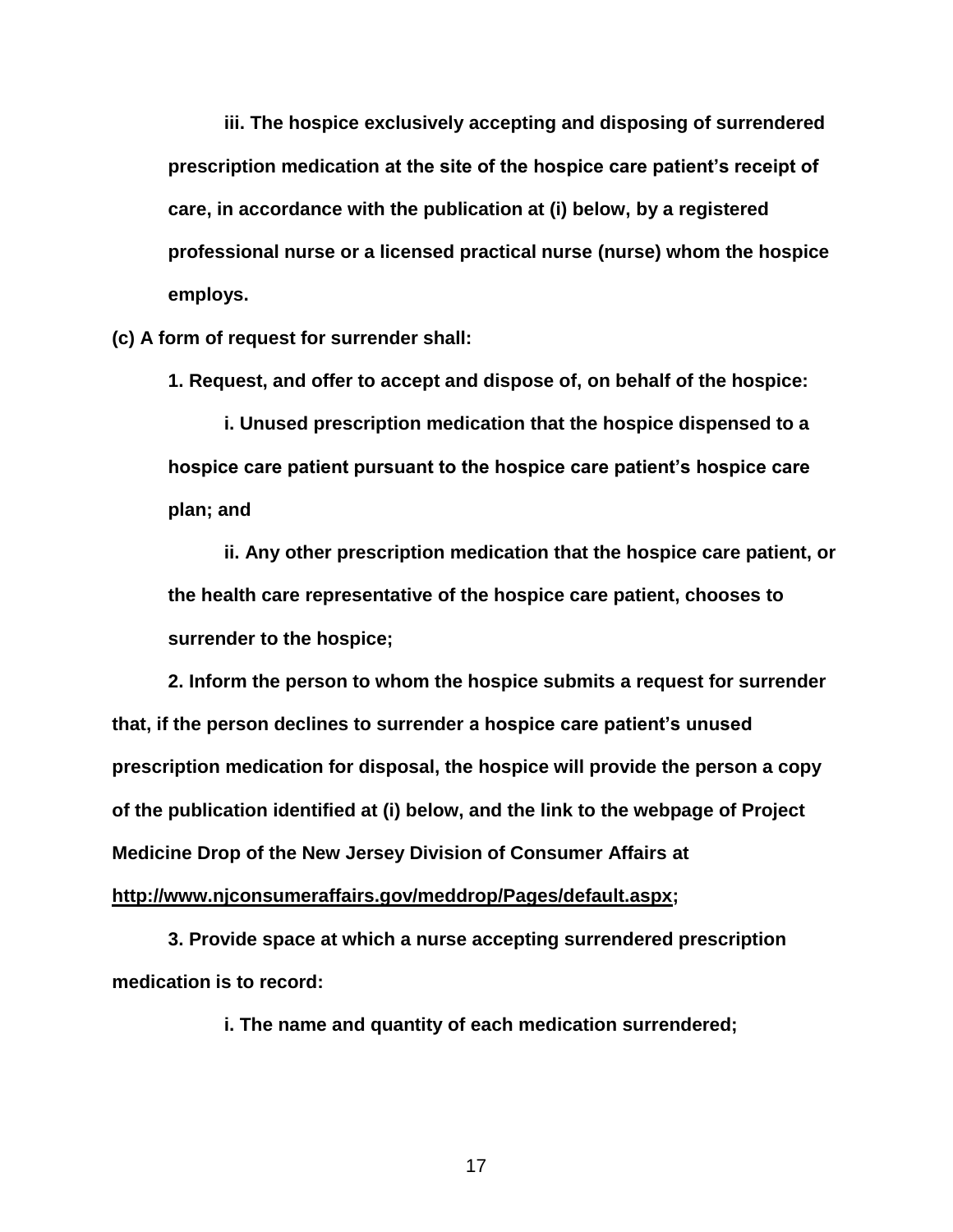**ii. The name of the person authorizing the surrender and the relationship of the person to the hospice care patient;**

**iii. The date and method of disposal; and**

**iv. The quantity and type of any unused prescription medication that the hospice prescribed and dispensed to the hospice care patient pursuant to the patient's hospice care plan, of which the nurse is aware, which is not being surrendered to the hospice or otherwise disposed of by another person in the nurse's presence; and**

**4. Provide space at which:**

**i. A person authorizing a surrender of, or declining to surrender, prescription medication is to verify and sign the form, after the nurse completes the part of the form described at (c)3 above;**

**ii. The nurse receiving a declination to surrender prescription medication is to verify and sign the form, to confirm the provision of the documents listed at (g) below to the person declining to surrender prescription medication pursuant to (f) below; and**

**iii. The nurse accepting a surrender of prescription medication is to verify and sign the form to confirm on behalf of the hospice the acceptance and disposal of the surrendered prescription medication listed on the form pursuant to (c)3 above.**

**(d) A hospice shall not accept unused prescription medication of a hospice care patient for disposal pursuant to this section unless:**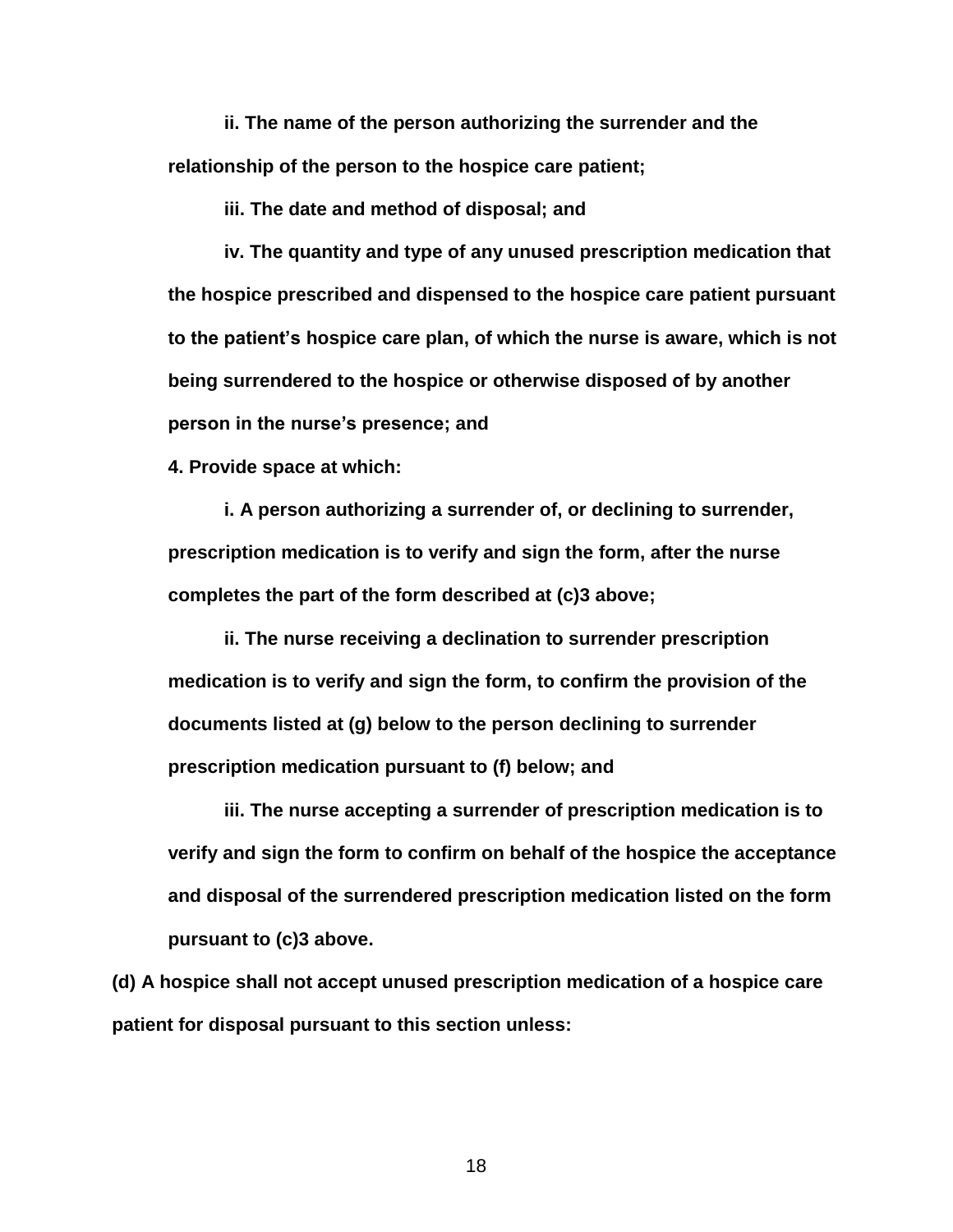**1. The hospice care patient or the health care representative of the hospice care patient authorizes the surrender pursuant to (h) below; or**

**2. If the hospice care patient is unable to issue written authorization and does not have a health care representative, a third-party caregiver authorizes the surrender pursuant to (h) below.**

**(e) A hospice exclusively shall accept unused prescription medication pursuant to this section upon surrender to a registered professional nurse or a licensed practical nurse (nurse) whom the hospice employs, who shall dispose of the medication at the site where the hospice care patient receives care in accordance with the publication at (i) below.**

**(f) A designated program representative shall submit a request for surrender to a hospice care patient, or the health care representative of a hospice care patient, when the hospice care patient ceases to either use the prescription medication or receive hospice services.**

**(g) If a person to whom the designated program representative submits a request for surrender pursuant to (f) above declines to surrender unused prescription medication, the designated program representative shall give the person a copy of the publication identified at (i) below, and a page containing the link to the webpage of Project Medicine Drop of the New Jersey Division of Consumer Affairs at [http://www.njconsumeraffairs.gov/meddrop/Pages/default.aspx.](http://www.njconsumeraffairs.gov/meddrop/Pages/default.aspx)**

**(h) If a person to whom a designated program representative submits a request for surrender pursuant to (f) above agrees to surrender prescription medication, a**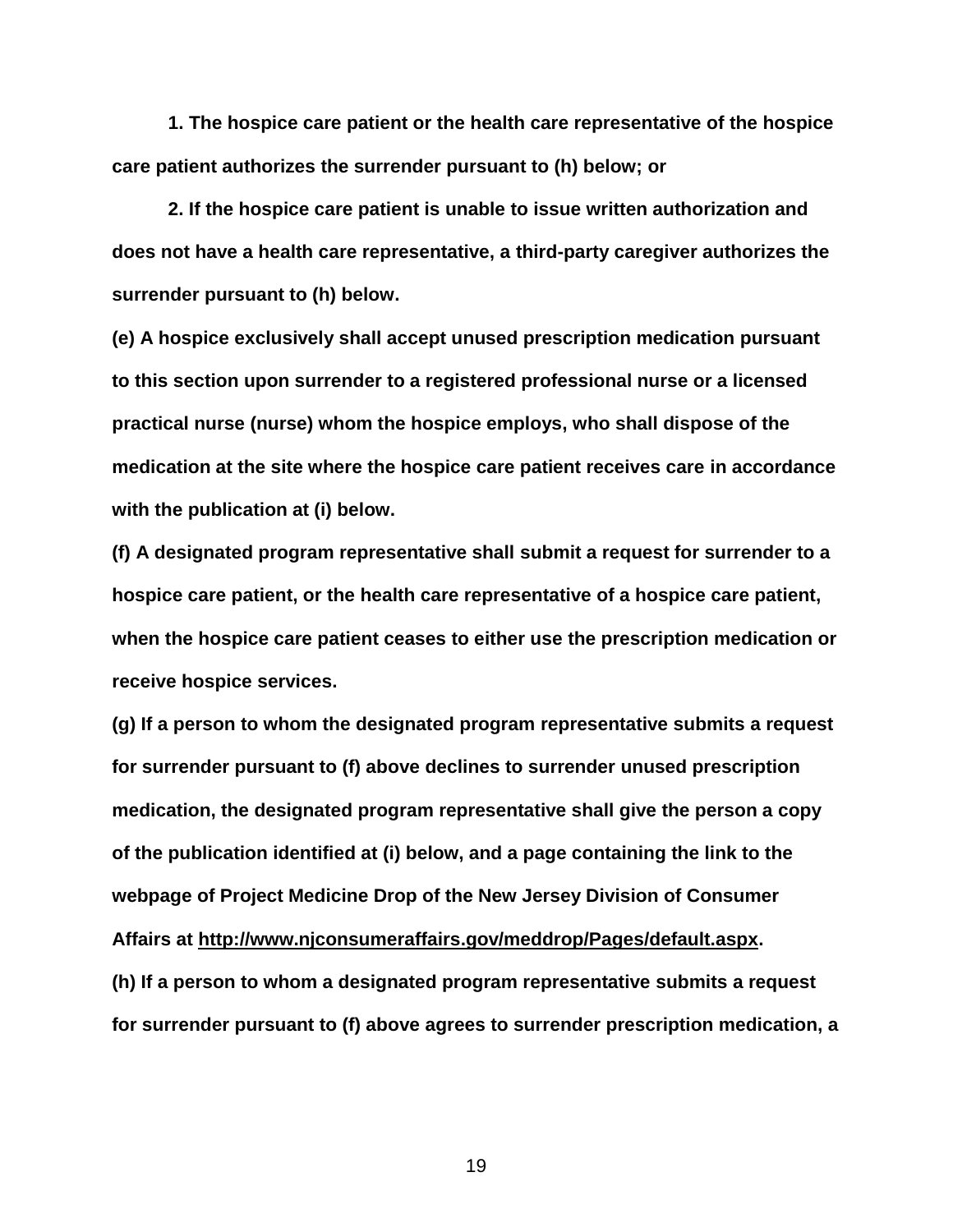**nurse who is accepting and disposing of the surrendered unused prescription medication on behalf of a hospice shall:**

**1. Record the information listed at (c)3 above on the request for surrender;**

**2. Offer the person authorizing the surrender the opportunity to review, verify, and sign the request for surrender in the space on the form described at (c)4i above, to indicate the person's agreement with the information recorded therein pursuant to (h)1 above.**

**i. If the person authorizing a surrender declines to verify and sign the request for surrender, the nurse shall verify and sign the request for surrender in the space on the form described at (c)4iii above, to indicate that the person declined to surrender and declined to sign and verify the form, and proceed pursuant to (g) above.**

**ii. The nurse shall not accept a surrender unless the person to whom the request is submitted verifies and signs the request for surrender;**

**3. Dispose of the surrendered prescription medication at the site where the hospice provided hospice care to the hospice care patient, consistent with the instructions in the publication identified at (i) below.**

**i. The nurse shall not transport the surrendered prescription medications off-site for disposal or for any other purpose;**

**4. Sign the request for surrender to verify the nurse's acceptance and disposal of the surrendered prescription medication on behalf of the hospice; and**

**5. Retain the executed request for surrender in the hospice care patient's record.**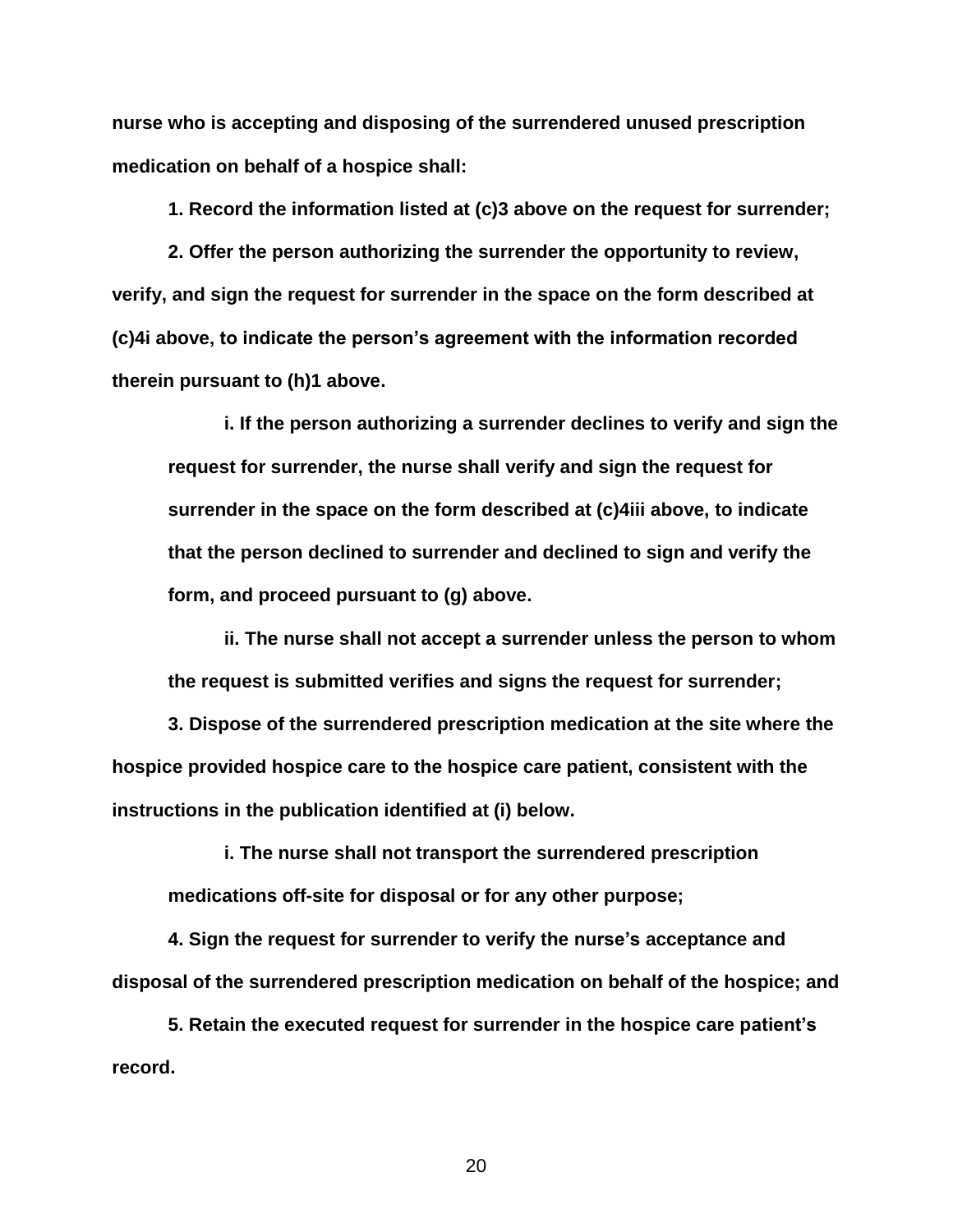**(i) The pamphlet issued by the New Jersey Department of Environmental Protection, Division of Solid and Hazardous Waste, entitled, "Guidelines for Proper Disposal of Household Medication," available at [http://www.state.nj.us/dep/dshw/rrtp/disposal.pdf,](http://www.state.nj.us/dep/dshw/rrtp/disposal.pdf) establishes instructions for proper disposal of prescription and over-the-counter medication in trash.**

SUBCHAPTER 10. INFECTION PREVENTION AND CONTROL

8:42C-10.2 Infection control policies and procedures

(a) (No change.)

(b) The interdisciplinary [Committee] **committee** shall develop, implement and review, at least annually, written policies and procedures regarding infection prevention and control, including:

1.-4. (No change.)

(c) (No change.)

8:42C-10.3 Infection control measures

(a) The hospice shall follow all recommendations in the following **publications of the**  Centers for Disease Control [publications, and any amendments or supplements thereto] **and Prevention**, incorporated herein by reference**, as amended and supplemented**:

1.-9. (No change.)

(b) **Publications of the** Centers for Disease Control **and Prevention** (CDC)

[publications] are available [as follows]: